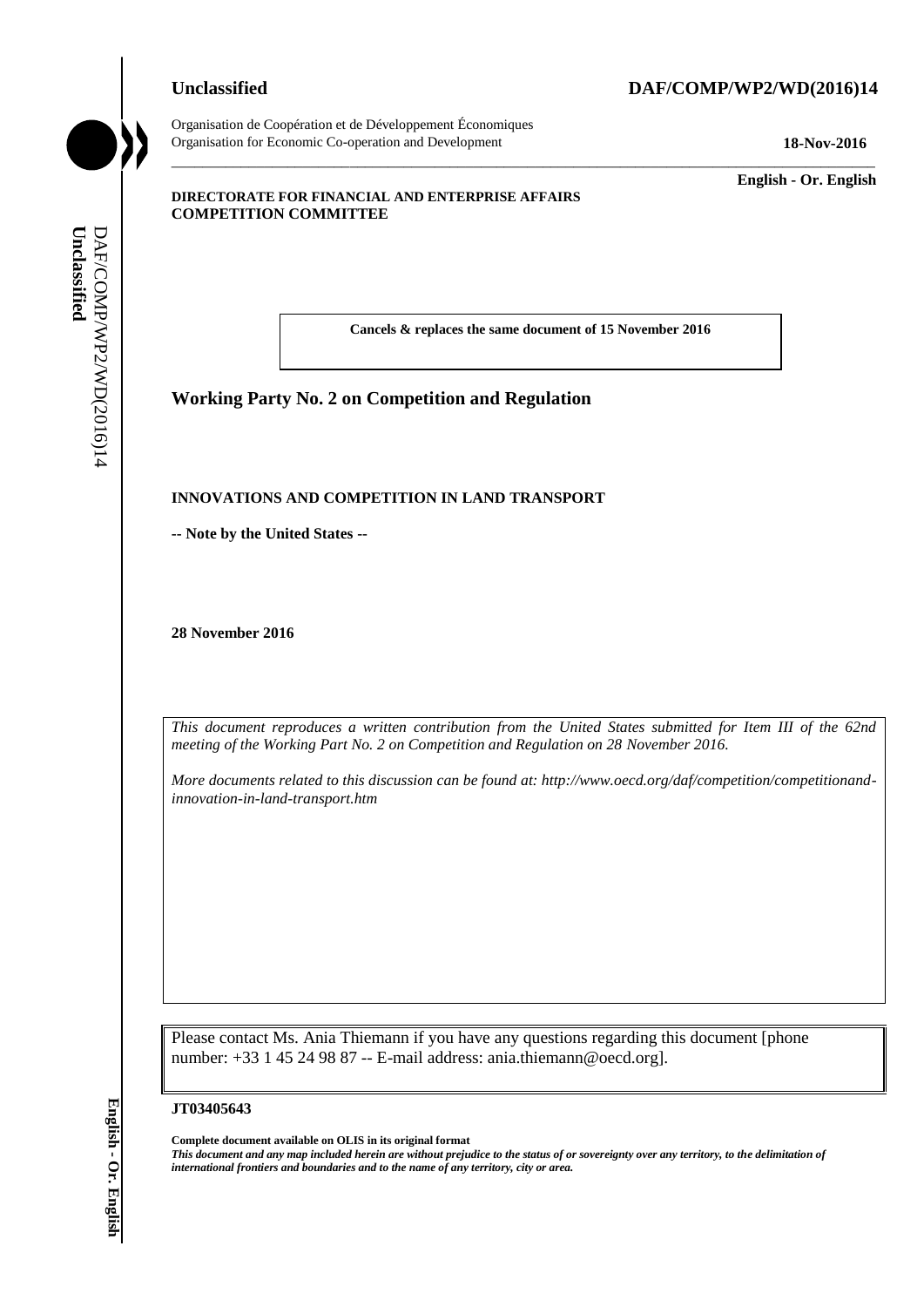DAF/COMP/WP2/WD(2016)14

## **-- UNITED STATES --**

1. This submission summarizes some recent developments in the United States land transport market relating to inter-city bus travel and urban mass transportation services.

### **1. Inter-city bus travel**

2. Inter-city bus travel in the United States has expanded in recent years in response to the growing demand for low-cost travel alternatives to airline and rail travel, and has been affected at times by high gasoline prices. According to the US Department of Transportation, inter-city bus companies served approximately 61 million riders in 2015, an increase of  $22\%$  since  $2010$ .<sup>1</sup> This growth has been largely driven by two factors. First, the recession of 2008 prompted many Americans to seek lower priced travel alternatives instead of driving between cities themselves and flying. From 2002-2006, ridership on intercity bus services dropped by 8%, but between 2006 and 2010 it increased by 7% annually.<sup>2</sup> Second, new entry into the inter-city bus market not only generated price competition, but also spurred innovation around non-price dimensions of competition that made bus travel more appealing to consumers.<sup>3</sup>

3. Megabus, a subsidiary of the UK-based Stagecoach Group, entered the US inter-city bus market in 2006, opening its first hub in Chicago. It quickly expanded its operations, adding hubs in New York in 2008, Atlanta and Pittsburgh in 2011, California and Texas in 2012, and Florida in 2014. $4$  Megabus not only charged competitive prices compared to other forms of transportation (including promotional onedollar fares), but also offered bus riders attractive new services, including online ticket purchases and onboard Wi-Fi. It was also one of the first major carriers to offer curbside pick-up at convenient locations in all of its locations, rather than just at central bus stations.<sup>5</sup> In 2015, Megabus partnered with Google Maps to incorporate its routes and schedules into online map searches.<sup>6</sup>

 $\mathbf{1}$ <sup>1</sup> United States Department of Transportation. "*Table 2-9 Motorcoach Carriers Coaches, Passenger-Miles, and Trips: 2010-2014*." *Passenger Travel Facts and Figures 2016,* Sep. 9, 2016, *available at* [http://www.rita.dot.gov/bts/publications/passenger\\_travel\\_2016/tables/table2\\_9.](http://www.rita.dot.gov/bts/publications/passenger_travel_2016/tables/table2_9) 2 "*Tartan Tyres*." The Economist, Sep. 7, 2013, *available at* [http://www.economist.com/news/britain/21585035-how-one-british-company-helped-persuade-americans](http://www.economist.com/news/britain/21585035-how-one-british-company-helped-persuade-americans-ride-buses-again-tartan-tyres?zid=303&ah=27090cf03414b8c5065d64ed0dad813d)[ride-buses-again-tartan-tyres?zid=303&ah=27090cf03414b8c5065d64ed0dad813d.](http://www.economist.com/news/britain/21585035-how-one-british-company-helped-persuade-americans-ride-buses-again-tartan-tyres?zid=303&ah=27090cf03414b8c5065d64ed0dad813d) 3 *Id.*  <sup>4</sup> Chaddick Institute for Metropolitan Development at Depaul University. "*The Remaking of the Motor Coach: 2015 Year in Review of Intercity Bus Service in United States*," 2016, *available at* [http://las.depaul.edu/centers-and-institutes/chaddick-institute-for-metropolitan-development/research-and](http://las.depaul.edu/centers-and-institutes/chaddick-institute-for-metropolitan-development/research-and-publications/Pages/default.aspx)[publications/Pages/default.aspx.](http://las.depaul.edu/centers-and-institutes/chaddick-institute-for-metropolitan-development/research-and-publications/Pages/default.aspx)

<sup>5</sup> *Supra* note 2.

<sup>6</sup> *Id.*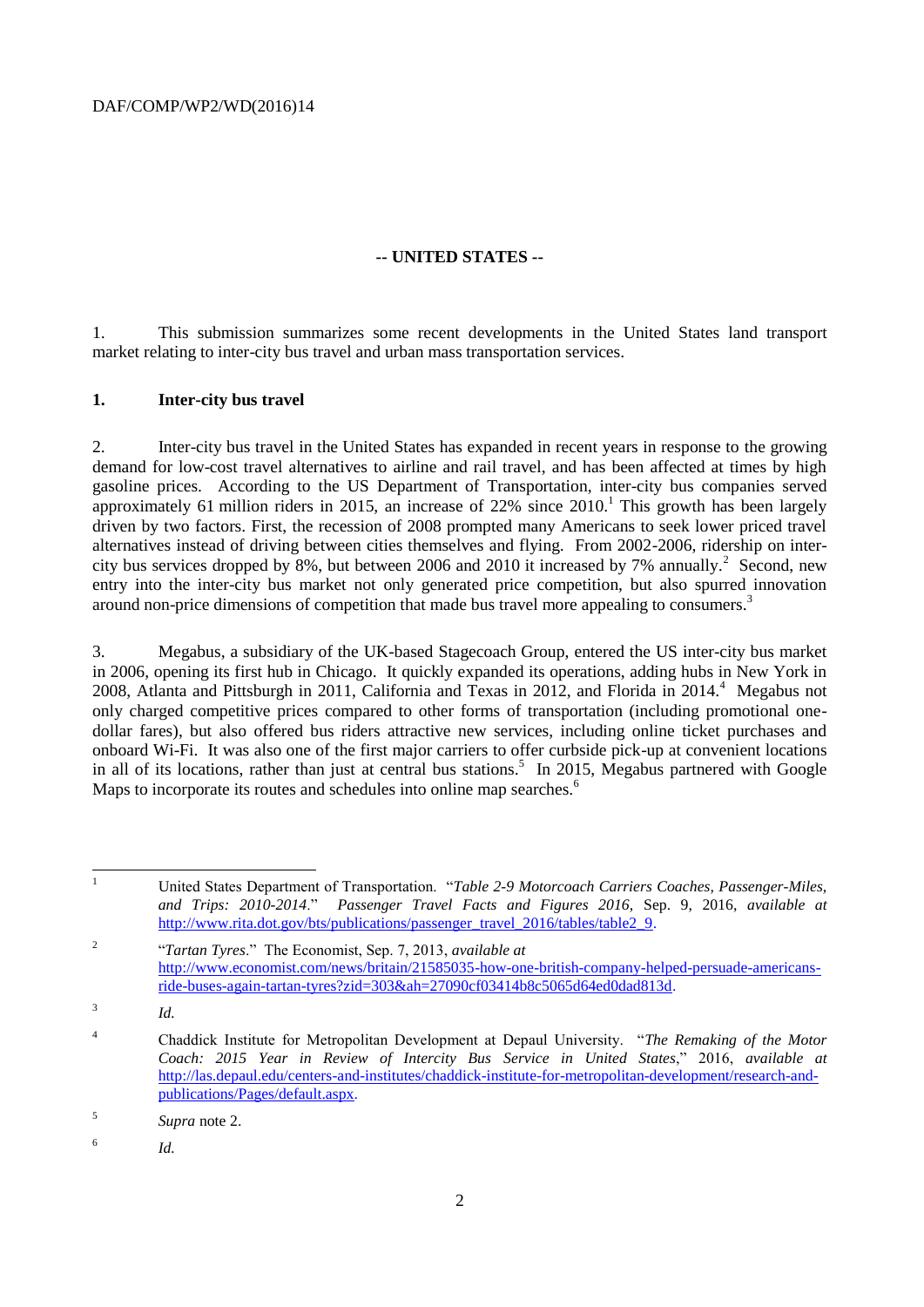4. Greyhound, the largest US carrier by number of routes, responded to this new competition by investing heavily to improve its on-board experience and offer expanded route offerings. For example, in 2014, Greyhound began advertising Wi-Fi and power outlets as standard amenities on its coaches. In 2015, it launched an integrated online platform called OnTouch, which allows riders to purchase tickets to events and to locate ground transportation at their final destinations. It also introduced "BusTracker" service, a real-time GPS-application that allows riders to track their trip's progress from their mobile smartphones. BoltBus, a subsidiary of Greyhound, has integrated Uber into its Apple iOS and Android smartphone applications, allowing riders to summon cars upon arrival.<sup>7</sup>

5. Both Megabus and Greyhound partnered with Parking Panda, a parking reservation application that allows users to find, compare, reserve, and pay for guaranteed parking spots within walking distance of bus terminals.<sup>8</sup>

6. Smaller, privately-owned carriers – including GoBus, Peter Pan, and Jefferson Lines – have followed suit and invested in rider-friendly technology, such as smartphone apps and tracking services for riders<sup>9</sup>

7. After that rapid growth in the bus industry, ridership flattened between 2014 and 2015, as lower fuel prices decreased the cost of driving from one city to another and again made it more attractive for consumers to drive themselves. Moreover, after a period when Megabus, Greyhound, and other carriers rapidly expanded into new territories over the past several years, new entry and expansion have since slowed.<sup>10</sup>

# **2. Booking Apps**

8. The expansion of inter-city bus service has helped to create a supplementary market for travel websites that allow consumers to search and compare inter-city bus fares and other travel options. Wanderu (founded 2012) and Busbud (founded 2011), the two leading bus ticket aggregator websites, function much as Orbitz or Expedia do for airlines, allowing customers to search for and compare bus fares across multiple companies and then purchase the best fare. These services include filters that allow customers to sort tickets by price, schedule, and other features.

9. Wanderu, which aggregates information on the offerings of approximately 50 bus carriers as well as Amtrak train service, tripled its sale of bus and rail tickets in  $2015$  from the previous year.<sup>11</sup> It has invested in a user-friendly website platform that allows customers to compare the fares of different bus carriers with the cost of a rail fare for the same route. Wanderu also launched an app in 2015 that allows users to purchase bus and rail tickets from their mobile phones.

10. Busbud, Wanderu's largest competitor, focuses heavily on international tourists. The website supports 9 different languages and sells tickets in 90 different countries. In 2014, the Montreal-based site received \$9 million in funding from several venture capital firms to improve its online experience and add new territories to its coverage.<sup>12</sup> Between 2014 and 2015, it reached agreements to provide booking services for Greyhound, GoBus, and Peter Pan.

<sup>-&</sup>lt;br>7 Id.

<sup>8</sup> Supra note 4.

 $\overline{9}$ Id.

 $10$  Id.

 $11$  Id.

<sup>12</sup> Kolodny, Lora. "Busbud Raises \$9 Million as Popularity of Intercity Bus Travel Increases." Wall Street Journal, Jul. 9, 2014, available at [http://blogs.wsj.com/venturecapital/2014/07/09/busbud-raises-9-million](http://blogs.wsj.com/venturecapital/2014/07/09/busbud-raises-9-million-as-popularity-of-intercity-bus-travel-increases/)[as-popularity-of-intercity-bus-travel-increases/.](http://blogs.wsj.com/venturecapital/2014/07/09/busbud-raises-9-million-as-popularity-of-intercity-bus-travel-increases/)